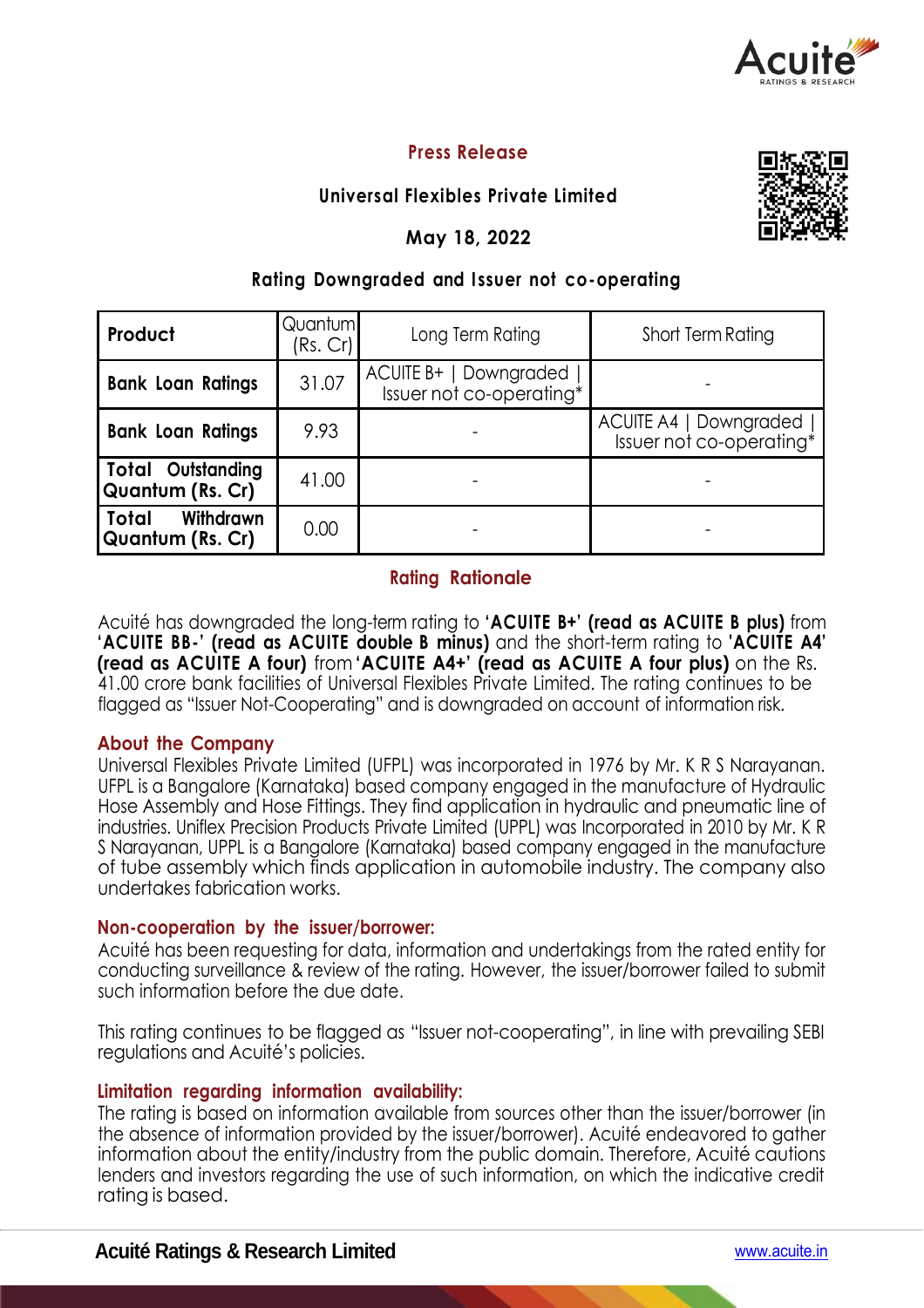## **About the Rated Entity - Key Financials**

The rated entity has not shared the latest financial statements despite repeated requests.

#### **Rating Sensitivity**

"No information provided by the issuer / available for Acuite to comment upon."

#### **Material Covenants**

Not Applicable

#### **Liquidity Position**

"No information provided by the issuer / available for Acuite to comment upon."

#### **Outlook**

Not Applicable

#### **Other Factors affecting Rating**

Not Applicable

#### **Status of non-cooperation with previous CRA** None

#### **Any other information**

Acuité is yet to receive the latest No Default Statement (NDS) from the rated entity, despite repeated requests and follow-ups.

#### **Applicable Criteria**

- Manufacturing Entities: https://www.acuite.in/view-rating-criteria-59.htm
- Default Recognition: https://www.acuite.in/view-rating-criteria-52.htm

#### **Note on Complexity Levels of the Rated Instrument**

https://www.acuite.in/view-rating-criteria-55.htm

#### **Rating History**

| <b>Date</b>    | Name of<br><b>Instruments/Facilities</b> | Term                 | Amount<br>(Rs. Cr) | <b>Rating/Outlook</b>                                   |
|----------------|------------------------------------------|----------------------|--------------------|---------------------------------------------------------|
| 12 Feb<br>2021 | Term Loan                                | Longl<br>Term        | 13.43              | ACUITE BB- (Downgraded and Issuer not<br>co-operating*) |
|                | Proposed Term Loan                       | Longl<br>Term        | 3.00               | ACUITE BB- (Downgraded and Issuer not<br>co-operating*) |
|                | Cash Credit                              | Longl<br>Term        | 12.00              | ACUITE BB- (Downgraded and Issuer not<br>co-operating*) |
|                | Proposed Term Loan                       | Long<br>Term         | 2.64               | ACUITE BB- (Downgraded and Issuer not<br>co-operating*) |
|                | <b>Bank Guarantee</b>                    | Short<br>Term        | 2.21               | ACUITE A4+ (Issuer not co-operating*)                   |
|                | <b>Bank Guarantee</b>                    | <b>Short</b><br>Term | 7.72               | ACUITE A4+ (Issuer not co-operating*)                   |
|                | Proposed Term Loan                       | Long<br>Term         | 3.00               | ACUITE BB (Issuer not co-operating*)                    |
|                | Long<br>Term Loan<br>Term                |                      | 13.43              | ACUITE BB (Issuer not co-operating*)                    |
| 06 Dec         | Cash Credit                              | Long<br>Term         | 12.00              | ACUITE BB (Issuer not co-operating*)                    |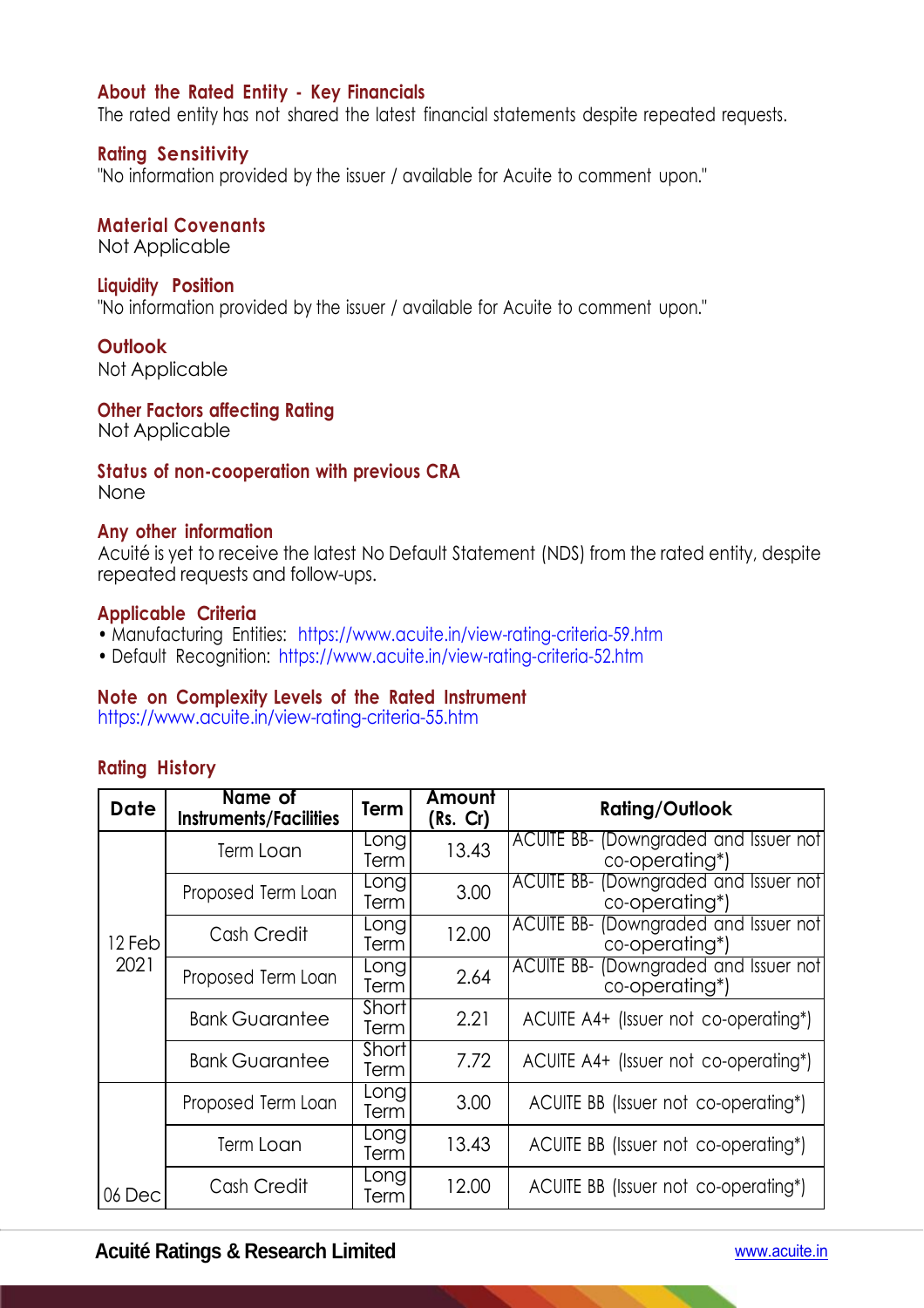| 2019           | <b>Bank Guarantee</b> | Short<br><b>Term</b> | 2.21  | ACUITE A4+ (Issuer not co-operating*) |
|----------------|-----------------------|----------------------|-------|---------------------------------------|
|                | Proposed Term Loan    | Long<br>Term         | 2.64  | ACUITE BB (Issuer not co-operating*)  |
|                | <b>Bank Guarantee</b> | Short<br><b>Term</b> | 7.72  | ACUITE A4+ (Issuer not co-operating*) |
|                | <b>Bank Guarantee</b> | Short<br>Term        | 7.72  | ACUITE A4+ (Assigned)                 |
| 10 Dec<br>2018 | Proposed Term Loan    | Long<br>Term         | 2.64  | ACUITE BB   Stable (Assigned)         |
|                | Cash Credit           | Longl<br>Term        | 12.00 | ACUITE BB   Stable (Assigned)         |
|                | <b>Bank Guarantee</b> | Short<br>Term        | 2.21  | ACUITE A4+ (Assigned)                 |
|                | Proposed Term Loan    | Long<br>Term         | 3.00  | ACUITE BB   Stable (Assigned)         |
|                | Term Loan             | Long<br>Term         | 13.43 | ACUITE BB   Stable (Assigned)         |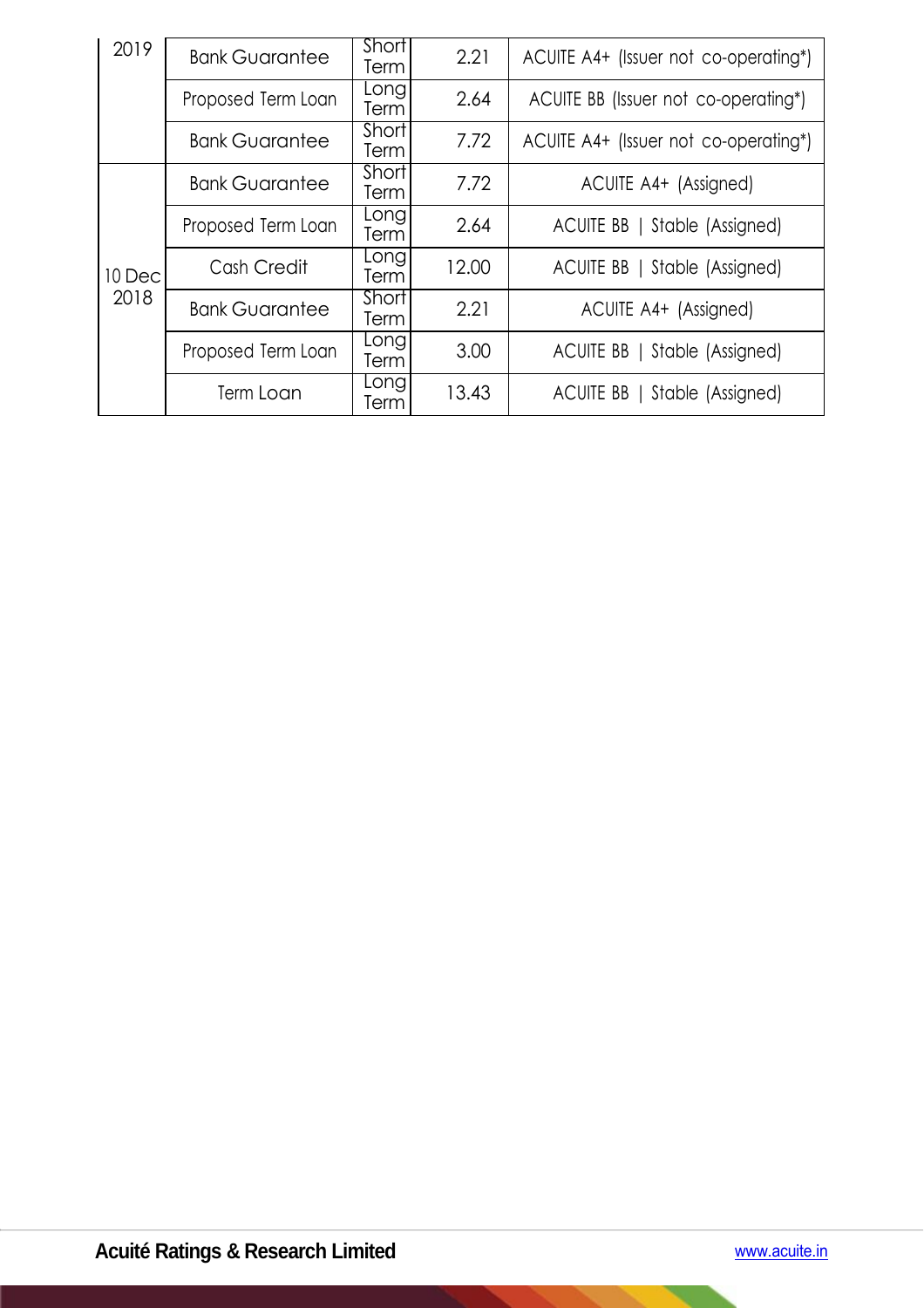# **Annexure - Details of instruments rated**

| Lender's<br><b>Name</b>                                               | <b>ISIN</b>              | <b>Facilities</b>                 | Date Of<br><b>Issuance</b> | Coupon<br>Rate                                           | Maturity<br><b>Date</b> | Quantum<br>(Rs. Cr.) | Rating                                                                       |
|-----------------------------------------------------------------------|--------------------------|-----------------------------------|----------------------------|----------------------------------------------------------|-------------------------|----------------------|------------------------------------------------------------------------------|
| Axis Bank                                                             | Not<br>Applicable        | <b>Bank</b><br>Guarantee<br>(BLR) | Not                        | Not<br>Applicable Applicable Applicable                  | Not                     | 7.72                 | <b>ACUITE A4</b><br>Downgraded<br><b>Issuer not</b><br>$CO-$<br>operating*   |
| Axis Bank                                                             | <b>Not</b><br>Applicable | <b>Bank</b><br>Guarantee<br>(BLR) | Not                        | <b>Not</b><br>Applicable Applicable Applicable           | Not                     | 2.21                 | <b>ACUITE A4</b><br>Downgraded<br><b>Issuer not</b><br>$CO-$<br>operating*   |
| Axis Bank                                                             | <b>Not</b><br>Applicable | Cash<br>Credit                    | <b>Not</b>                 | <b>Not</b><br>Applicable Applicable Applicable           | Not                     | 12.00                | ACUITE B+  <br><b>Downgraded</b><br><b>Issuer not</b><br>$CO-$<br>operating* |
| Not<br>Applicable                                                     | Not<br>Applicable        | Proposed                          | Not                        | <b>Not</b><br>Term Loan Applicable Applicable Applicable | Not                     | 3.00                 | ACUITE B+<br>Downgraded<br><b>Issuer not</b><br>$CO-$<br>operating*          |
| <b>Not</b><br>Applicable                                              | Not<br>Applicable        | Proposed                          | Not                        | Not<br>Term Loan Applicable Applicable Applicable        | <b>Not</b>              | 2.64                 | <b>ACUITE B+</b><br>Downgraded<br><b>Issuer not</b><br>CO-<br>operating*     |
| Small<br>Industries<br>Development Applicable<br><b>Bank of India</b> | Not                      | Term Loan                         | Not<br>available           | Not<br>available                                         | Not<br>available        | 13.43                | <b>ACUITE B+</b><br>Downgraded<br><b>Issuer not</b><br>$CO-$<br>operating*   |